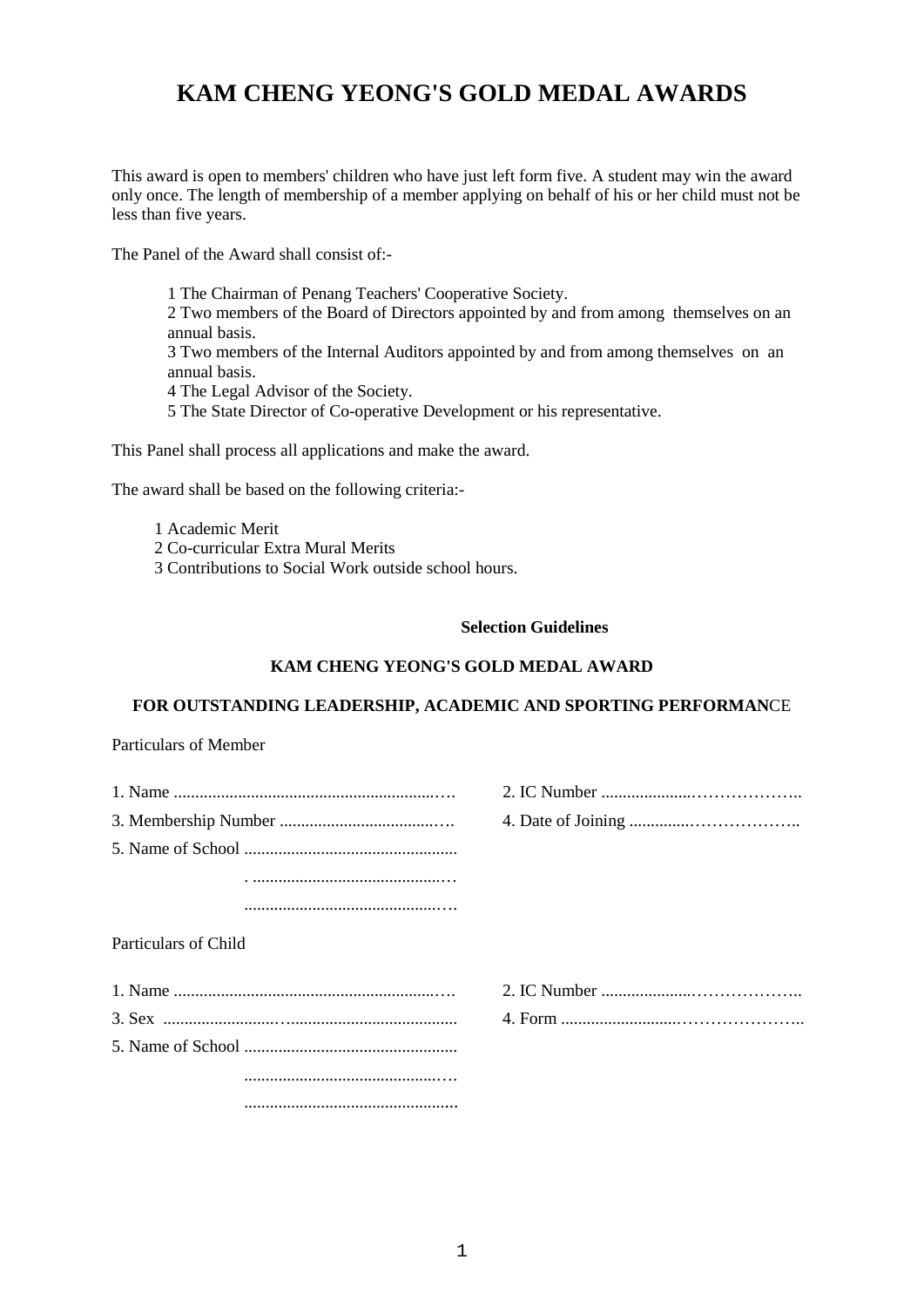| State level          |              |          |                                         |
|----------------------|--------------|----------|-----------------------------------------|
| Name of competitions | Date & Place | Placings | Achievements<br>[Eg: Time, New records] |
|                      |              |          |                                         |
|                      |              |          |                                         |
|                      |              |          |                                         |
|                      |              |          |                                         |
| National level       |              |          |                                         |
| Name of competitions | Date & Place | Placings | Achievements<br>[Eg: Time, New records] |
|                      |              |          |                                         |
|                      |              |          |                                         |
|                      |              |          |                                         |
|                      |              |          |                                         |
| International level  |              |          |                                         |
| Name of competitions | Date & Place | Placings | Achievements<br>[Eg: Time, New records] |
|                      |              |          |                                         |
|                      |              |          |                                         |
|                      |              |          |                                         |
|                      |              |          |                                         |

|                | S N I               |    |             |
|----------------|---------------------|----|-------------|
| Participation  | 2 2 2               |    |             |
| Third placing  | 3 5 8               |    | Signature   |
| Second placing | $4 \quad 7 \quad 9$ |    |             |
| First placing  | 5 9 10              |    |             |
| <b>Maximum</b> | У                   | 10 | School chop |

Points to be awarded Certified by Teacher-in -charge

 ………………………………….. School chop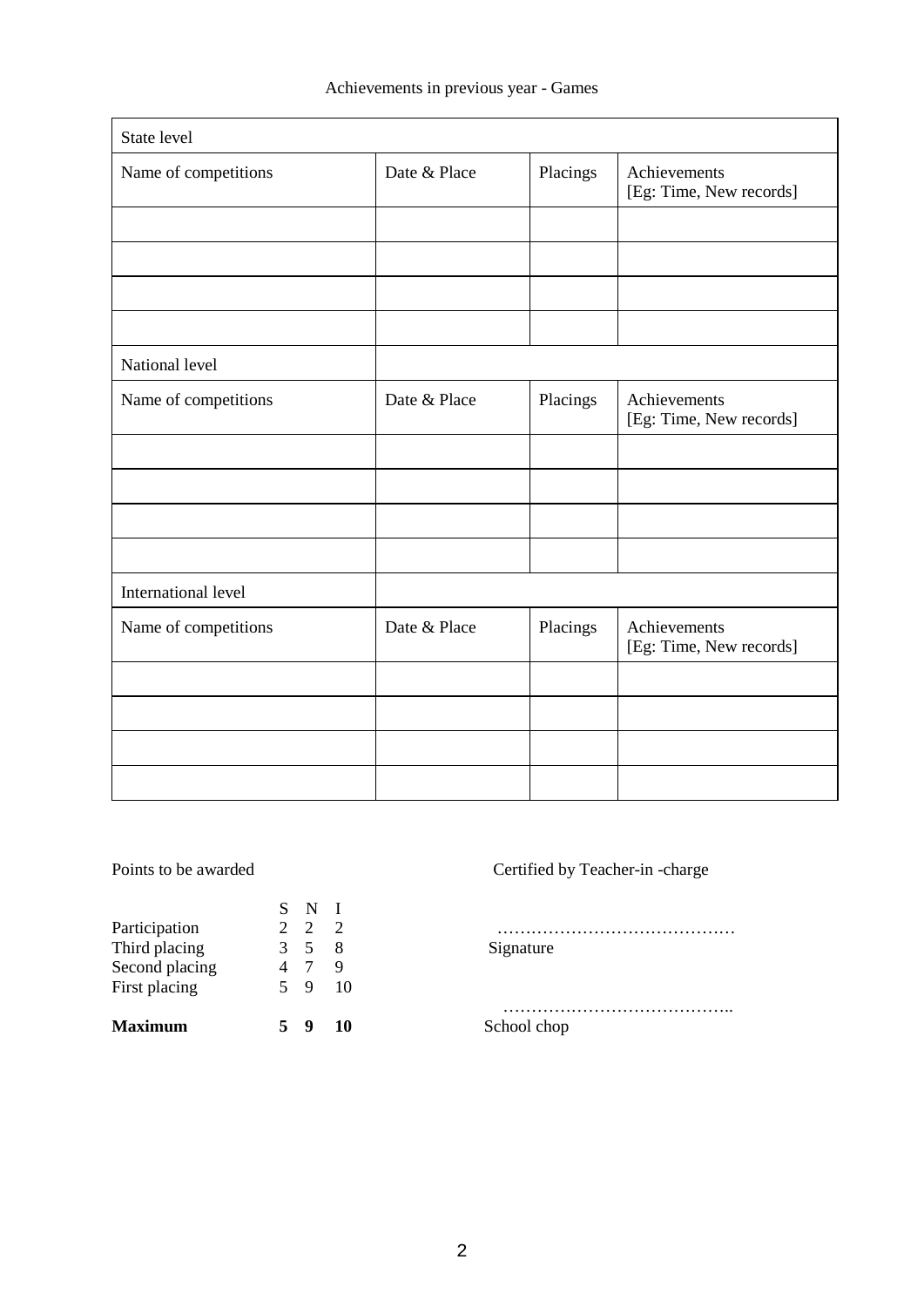# **Academic performance in SPM and PMR examinations**

| Year                                                      | Grade | Aggregate                     |  |  |  |  |
|-----------------------------------------------------------|-------|-------------------------------|--|--|--|--|
| Detailed results {Please attach certified photostat copy} |       |                               |  |  |  |  |
| Subjects                                                  | Grade | Points to be awarded - Max 20 |  |  |  |  |
|                                                           |       | $8As - 20$                    |  |  |  |  |
|                                                           | .     | 7As - 17                      |  |  |  |  |
|                                                           |       | $6As - 15$                    |  |  |  |  |
|                                                           |       | $5As - 12$                    |  |  |  |  |
|                                                           |       | $4As - 9$                     |  |  |  |  |
|                                                           | .     | $3As - 6$                     |  |  |  |  |
|                                                           | .     | $2As - 3$                     |  |  |  |  |
|                                                           | .     | $1A - 1$                      |  |  |  |  |
|                                                           |       |                               |  |  |  |  |
|                                                           |       |                               |  |  |  |  |
| Sijil Peperiksaan Menengah Rendah                         |       |                               |  |  |  |  |
| Year                                                      |       | Grade  Aggregate              |  |  |  |  |
| Detailed results {Please attach certified photostat copy} |       |                               |  |  |  |  |
| Subjects                                                  | Grade | Points to be awarded - Max 6  |  |  |  |  |
|                                                           |       | 6As - 6                       |  |  |  |  |
|                                                           |       | $5As - 5$                     |  |  |  |  |
|                                                           |       | $4As - 4$                     |  |  |  |  |
|                                                           |       | $3As - 3$                     |  |  |  |  |
|                                                           |       | $2As - 2$                     |  |  |  |  |
|                                                           |       | $1A - 1$                      |  |  |  |  |
|                                                           |       |                               |  |  |  |  |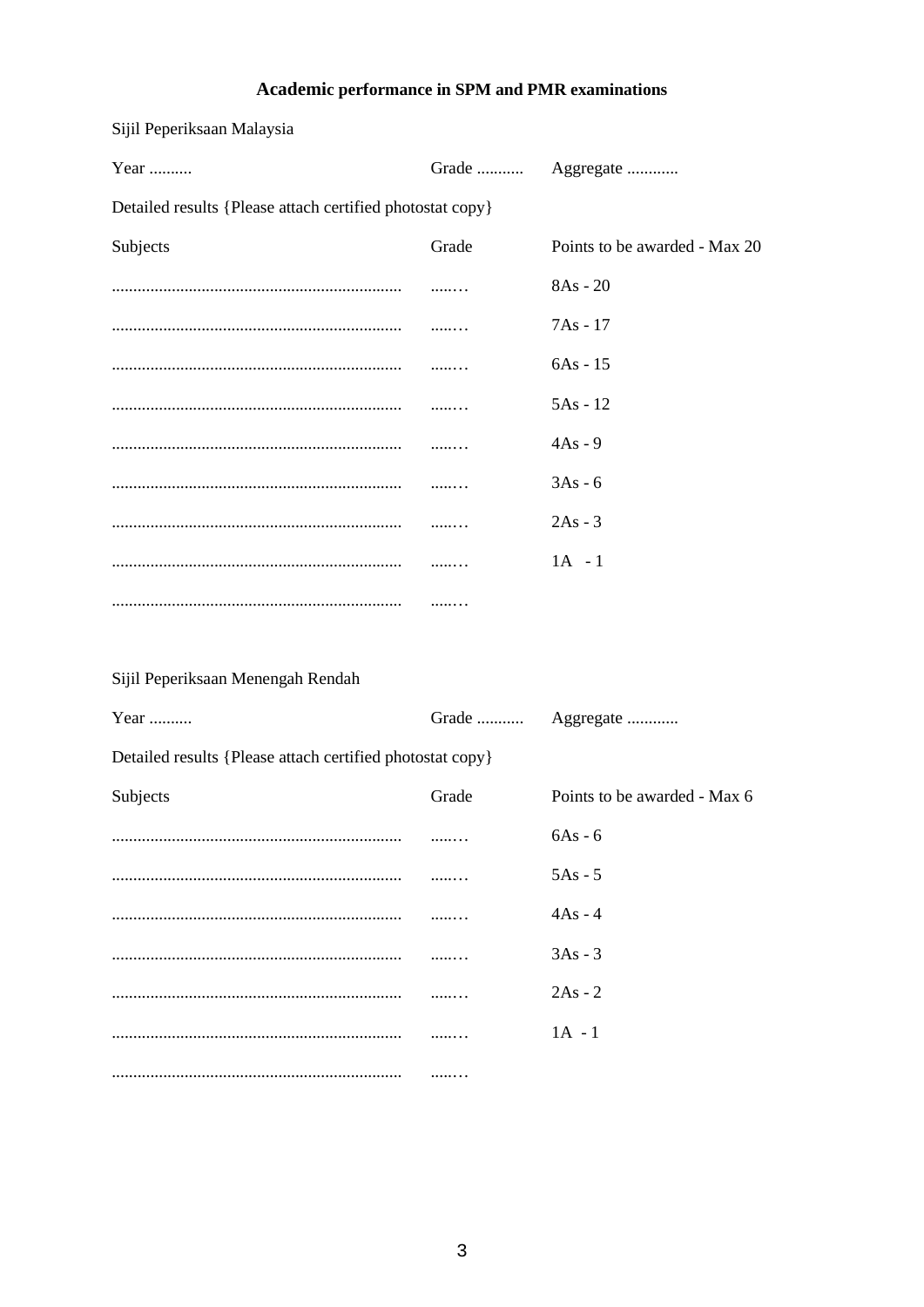## **Contributions towards leadership**

| Nature of responsibility | Position | Year | Teacher's certification |
|--------------------------|----------|------|-------------------------|
|                          |          |      |                         |
|                          |          |      |                         |
|                          |          |      |                         |
|                          |          |      |                         |

Responsible positions held in school. {Eg: Prefect, Class monitor, etc.}

Head prefect - 10 Deputy - 08<br>Prefect - 06 Prefect - 06<br>Monitor - 04 Monitor Asst Monitor - 02 {Maximum - 10}

## Member of clubs and societies

| Clubs and societies | Position | Year | Teacher's certification |
|---------------------|----------|------|-------------------------|
|                     |          |      |                         |
|                     |          |      |                         |
|                     |          |      |                         |
|                     |          |      |                         |

Principal Officer - 10 Other office bearers - 05 Member - 02 {Maximum -10}

## Contributions to social work outside school hours

| Name of organisations | Position | Year | Teacher's certification |
|-----------------------|----------|------|-------------------------|
|                       |          |      |                         |
|                       |          |      |                         |
|                       |          |      |                         |
|                       |          |      |                         |

Participation in social work -  $5$  (Maximun –  $5$ )